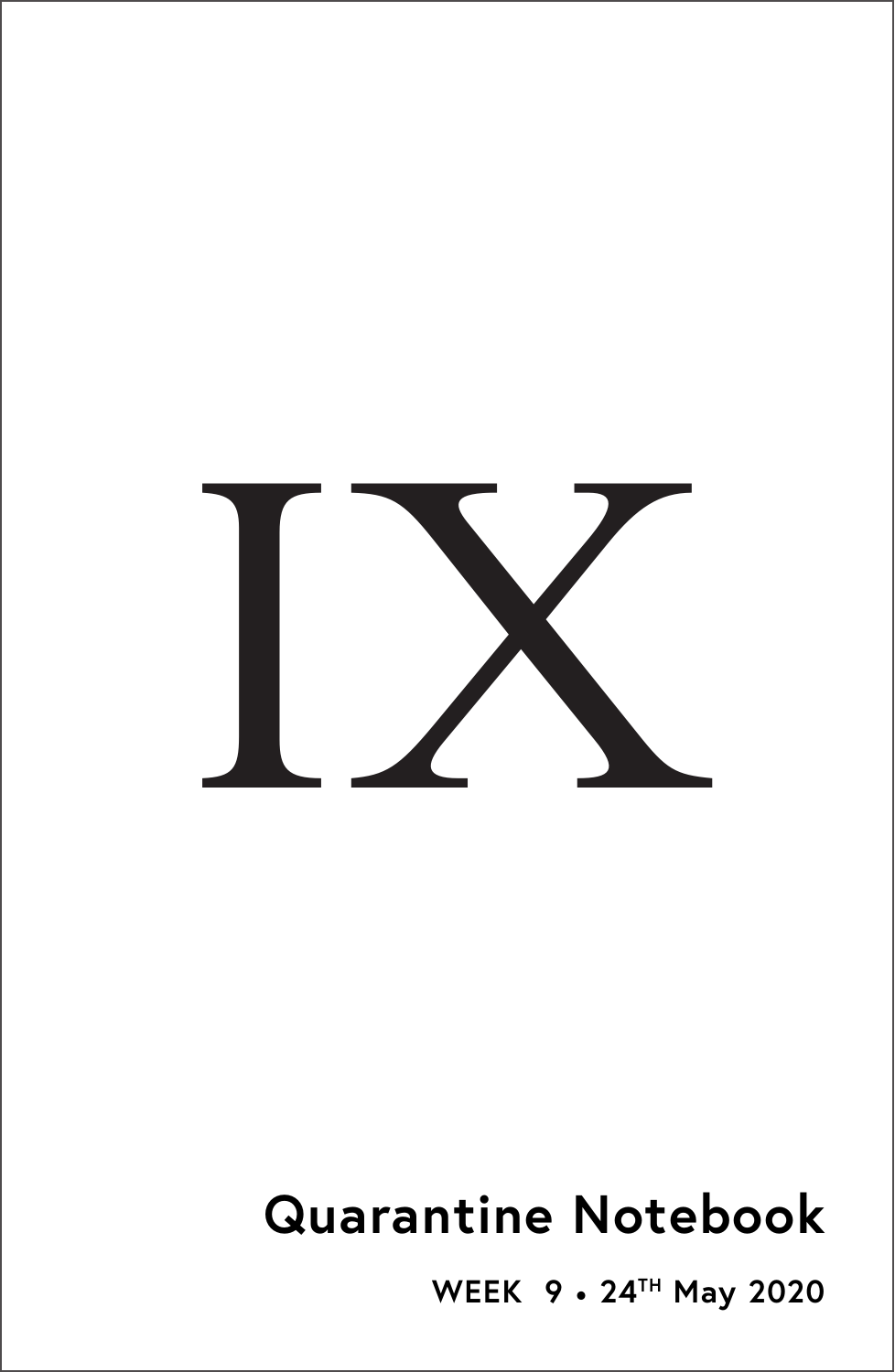# **Quarantine Notebook**

Week 9  $24^{\mathrm{th}}$  May 2020

Copyright of each piece of writing in this document belongs to its respective author. © 2020

Permission has been obtained from each author to display this work on the website [www.muscaliet.co.uk.](https://www.muscaliet.co.uk) The website is property of Muscaliet Press.

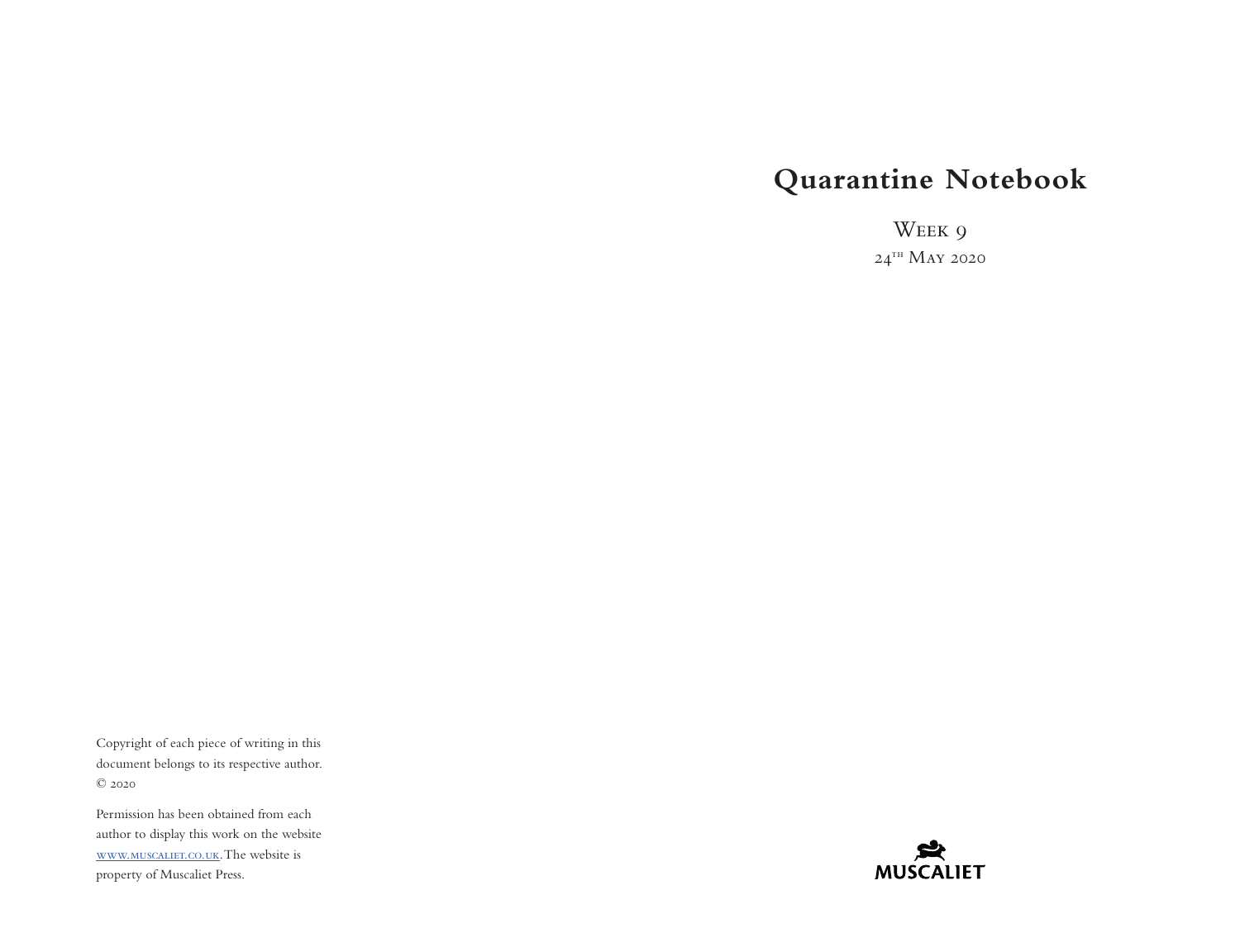Philip Terry

# STAY ALERT CONTROL THE VIRUS CAVE LIVES

STAY ALERT  $\blacktriangleright$  CONTROL THE VIRUS  $\blacktriangleright$  SAVE LIVES STAY ALOOF  $\blacktriangleright$  CONTROL THE DATA  $\blacktriangleright$  SAVE FACE CHANGE FACES  $\blacktriangleright$  CONTROL THE GRAPHICS  $\blacktriangleright$  BURY THE FACTS FLY THE FLAG  $\blacktriangleright$  R ELABEL THE STOCKPILE  $\blacktriangleright$  FIND A SCAPEGOAT KEEP CALM  $\blacktriangleright$  CONTROL THE MEDIA  $\blacktriangleright$  IGNORE THE OPPOSITION RETURN TO WORK  $\blacktriangleright$  DON'T USE PUBLIC TRANSPORT  $\blacktriangleright$  SAVE JOBS STAY ON MESSAGE  $\blacktriangleright$  DON'T MENTION NEW ZEALAND  $\blacktriangleright$  SAVE YOUR SKIN DISTRACT THE MEDIA  $\blacktriangleright$  DON'T MENTION THE CARE HOMES  $\blacktriangleright$  BLAME THE N.H.S. FOLLOW THE SCIENCE  $\blacktriangleright$  ECONOMISE ON THE TRUTH  $\blacktriangleright$  MASSAGE THE FIGUR ES LOOSEN THE LOCKDOWN FRIAL THE APP FLOSE LIVES PROMOTE CYCLING  $\blacktriangleright$  DON'T MENTION DOMINIC CUMMINGS  $\blacktriangleright$  CLOSE RANKS KEEP IT SIMPLE  $\blacktriangleright$  BURY THE TRUTH  $\blacktriangleright$  DON'T ANSWER THE QUESTION TALK ABOUT TARGETS  $\blacktriangleright$  DO A U-TURN  $\blacktriangleright$  LOSE THE TESTS STAND FIRM  $\blacktriangleright$  HIDE THE FACTS  $\blacktriangleright$  BURY THE DEAD

#### **AFTER**

I will be reborn without a heart, still in the same universe, still with the same head, the same hands, perhaps in a different tint, but that would not console me. I will be alone and cruel and I will eat serpents and bugs raw. I will not speak to anyone, except in the tongue of insects or naked snakes, in words that will live and laugh in spite of myself.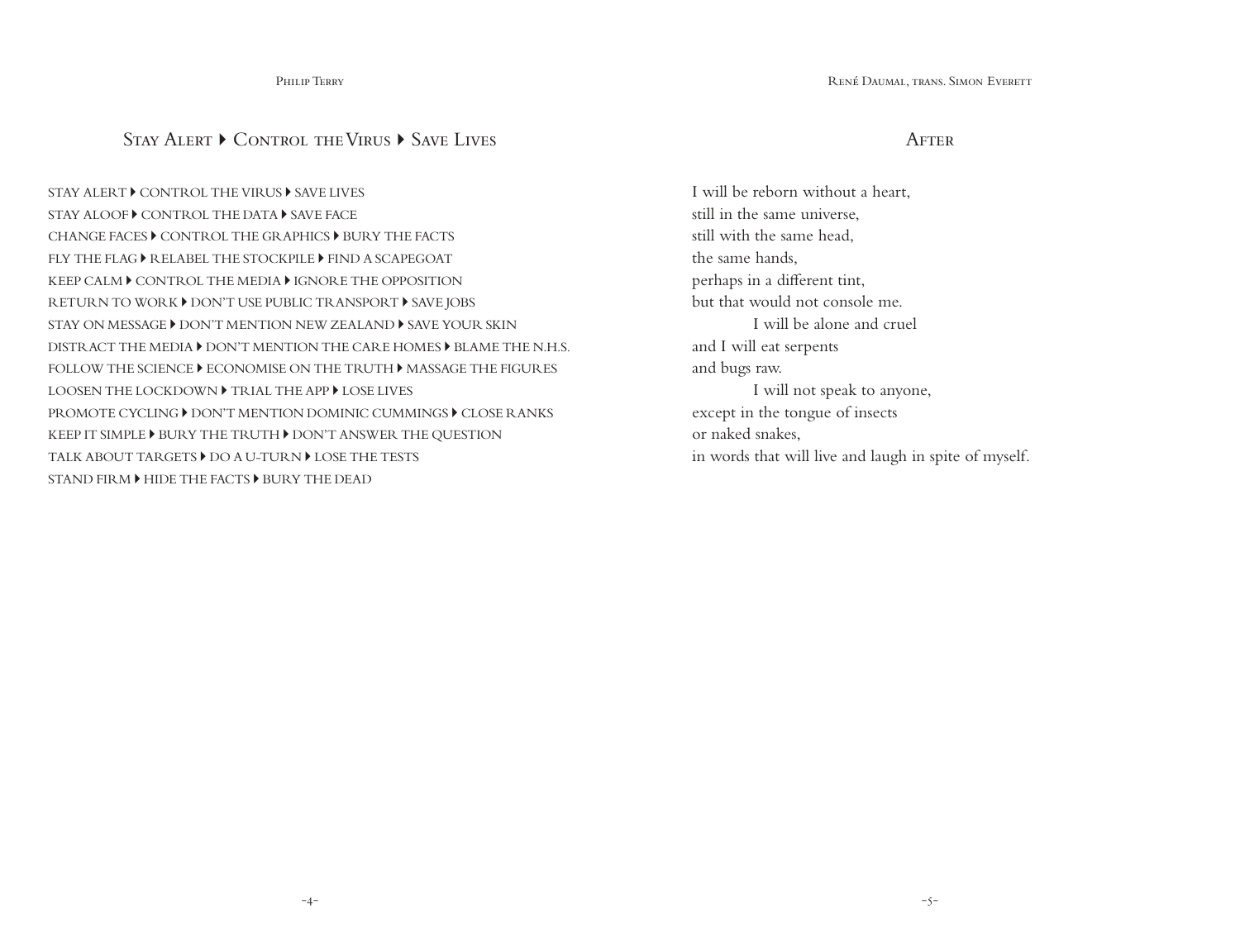John Worthen

From *'the Brahms book'*

The dial plate in the glass is that of a horribly pale make-weight with a massive canister (how come his pate lost all that hair?), rum ogles, a gig much too sharp for prime, hair over his lugs and a muns like a rose-bud (so Elise says). And if he opens that big-lipped bone box, he sounds not a day over ten years old (folk sometimes wonder if he's not been docked smack smooth).

Michael Grant

# From Alberto Caeiro

I shepherd flocks of sheep. The flocks are my thoughts

And my thoughts are sensation.

I think with eyes and ears,

With hands and feet,

And with my nose and with my mouth.

To think about a flower is to see and smell it

And to eat a fruit is to know its meaning.

So, when I feel saddened

By the pleasure that I take in some hot day,

Stretched out on the grass,

And with my warm eyes shut,

My body is in its entirety at one with what is real,

And I know the fact of truth and the enjoyment of it.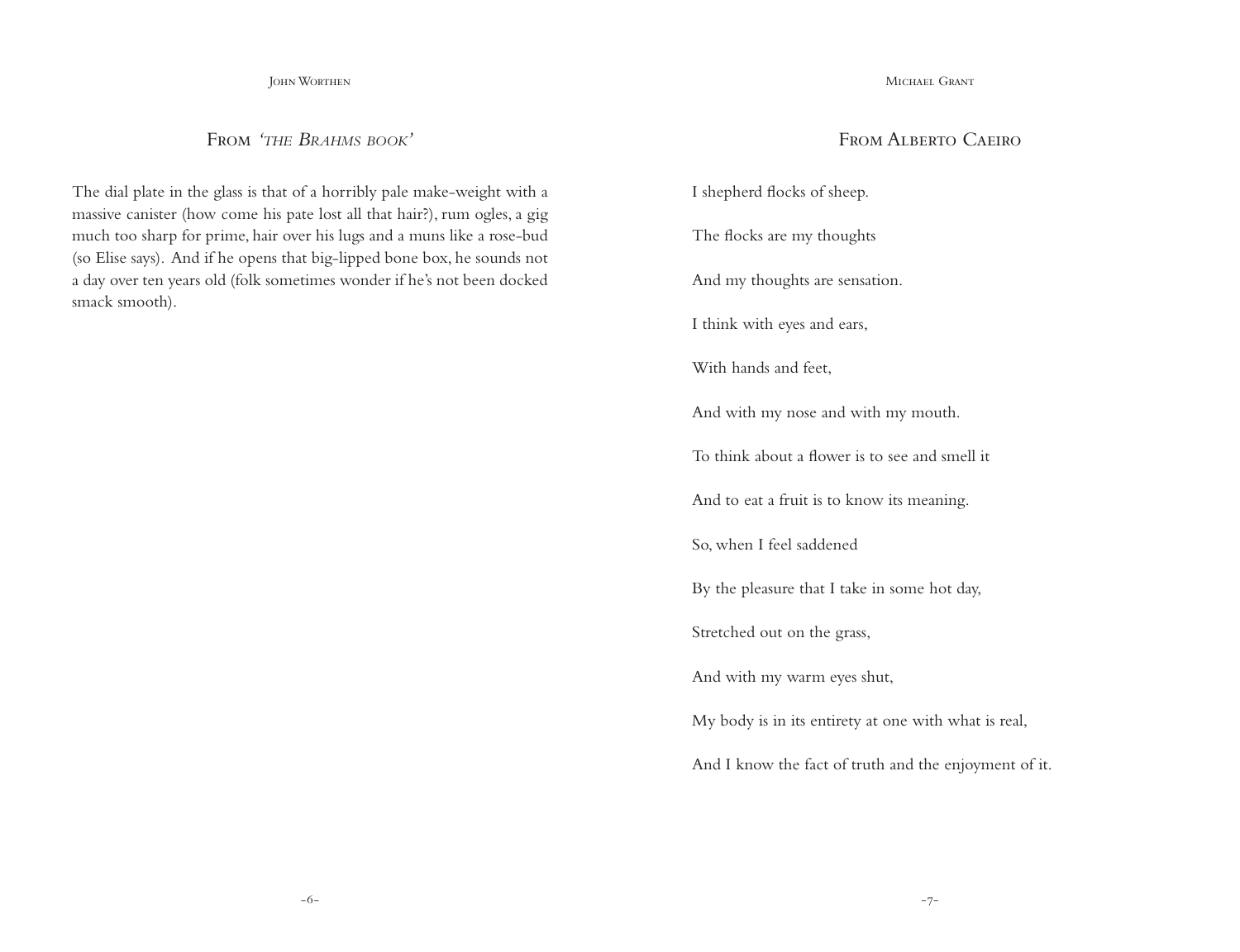# Autopsychogeography: After Fernando Pessoa

The poet is someone who pretends, And pretends with such effectiveness He pretends to be in pain With the pain afflicting him,

While those whose read his work Find nothing in the text Of either of his pains, Just pain they can't experience.

And so, to put our minds at rest, We send along a shaky track The ever-circling clockwork engine Men agree to call a heart.

Moyra Tourlamain

#### Parley denied

Words pick up accoutrements, never lay their burdens down simply never lay them down.

Half a dozen convoluted walnut shells broken into, emptied of meaning lie in the grass at the foot of a tree on the edge of a field. You string a necklace, a charm of them or clatter them to scare the words which run a hand across the wheat and set it coursing up the hill to thunder drums and screaming violins.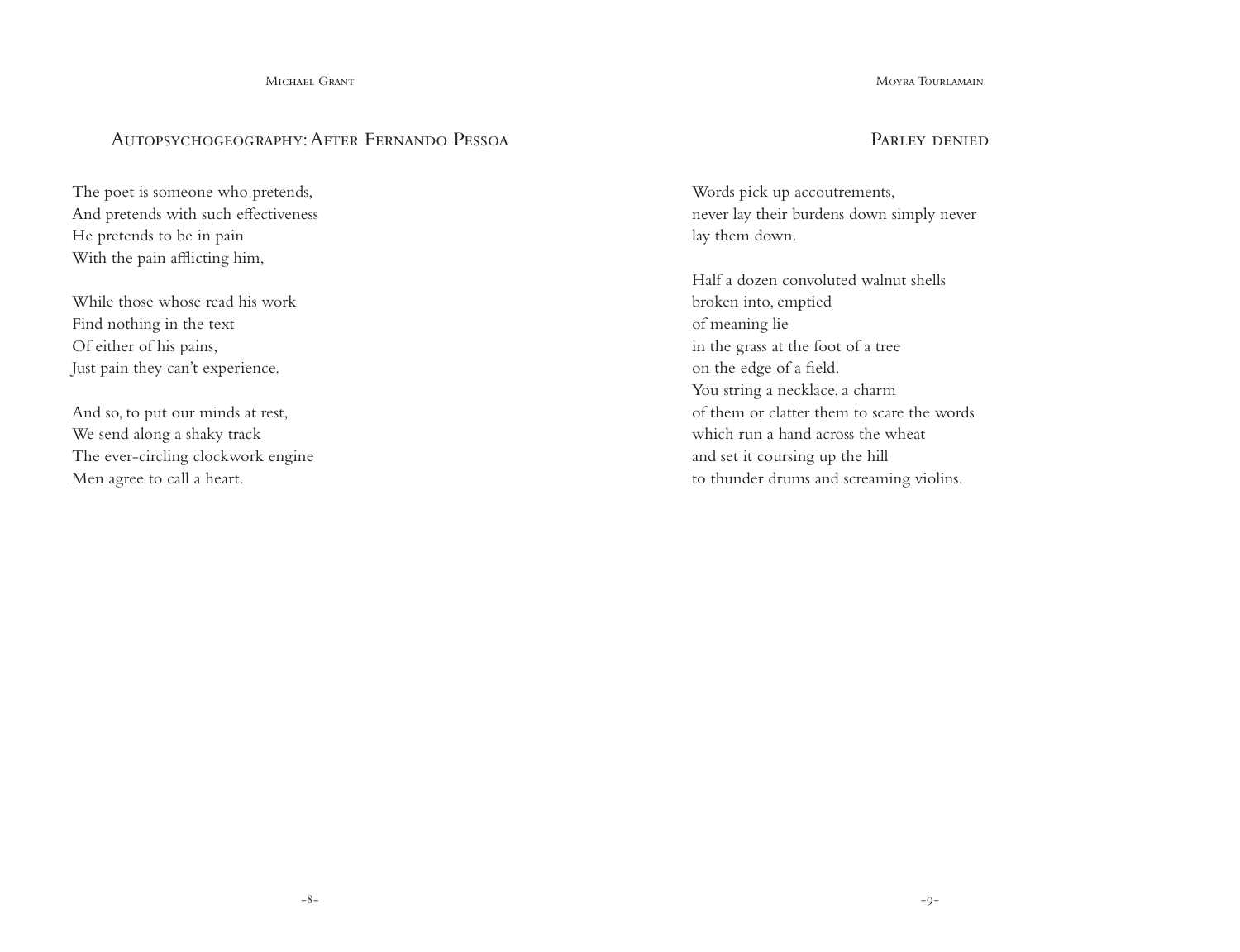Duncan MacKay

21.v.69

## *(Recollecting a Zukofsky reading, US Embassy, Grosvenor Square, London. 51 years ago to the day)*

Of this pilgrim's passage

 picking a word simple in mind Barely & Widely stumbling to get wherever

stumbled into

#### intention come right

it seems now knowing less until the field clears space enough

what is in the air through itself as meaning

#### 'murmur in almost a dialogue'

circumspect conversations

elegant patterns in the day-job spectra

foremost was his mentor's way of moving a line

by ear

& eye

for sake of the facts easy to forget fingers for stops

fingers for keys

as talking is doing

'tasting the sweet & the sorry'

in playing with meaning

text punctuates so faint as

to strain what is otherwise margins flaps blurb on the right

when freshly minted 'at least as much mayhem as Punk'

forensically sensitive to traces remaining

hearing what happens

watching

all the discarded options

'I see us still, sitting at that table.'

is this how things were then